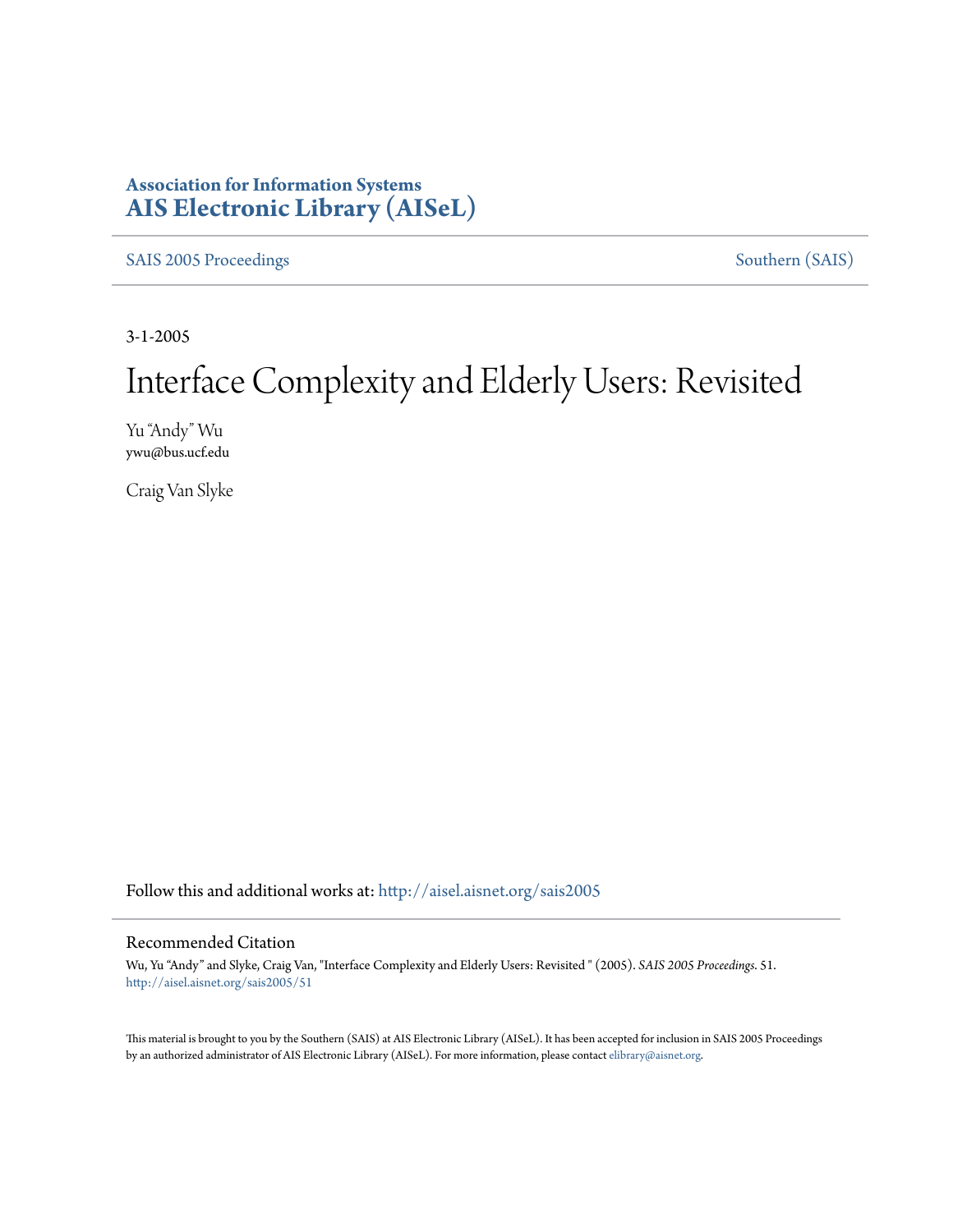## **INTERFACE COMPLEXITY AND ELDERLY USERS: REVISITED**

**Yu "Andy" Wu University of Central Florida**  ywu@bus.ucf.edu

**Craig Van Slyke University of Central Florida**  cvanslyke@bus.ucf.edu

#### **Abstract**

*The ever-increasing functionality of today's software applications comes in tandem with added complexity, which may hinder elderly citizens' full participation in the digital world. Building upon Van Slyke et al's (2004) extension to TAM, the authors explicate the relationships between software functionality/complexity and users' perceived usefulness and ease-of-use of software. The influence of age difference on these relationships is also examined.* 

**Keywords**: Technology adoption, software functionality, software complexity, perceived usefulness, perceived ease-of-use, senior citizens.

### **1. Introduction**

Recent advancements in information technologies have created a vast ocean of new opportunities for the society. These technologies, however, may exacerbate the digital divide problem if certain properties of technologies are too challenging for elderly citizens. Software applications tend to increase in complexity over time, cluttering the application interface. This heavily taxes information processing capacity of the elderly people. As information technologies enter the entire gamut of modern life, usability of technologies becomes critical to governments' online initiatives and citizens' equal participation in society (Van Slyke, Belanger, & Haynes, 2004).

To attain the "universal usability" that older technologies such as telephones and television have achieved, software designers should consider technology variety, user diversity, and gaps in user knowledge. User diversity includes age and physical ability differences (Shneiderman, 2000; Shneiderman & Hochheiser, 2001). While design changes originally may be aimed at a certain group of users, e.g., the elderly, often they also benefit more or even all users (Chadwick-Dias, McNulty, & Tullis, 2003; Shneiderman, 2000).

Terms like "feature creep," "feature leapfrogging," and "bloatware" reflect a fact of current practices in software design. Gearing their products primarily toward younger users and knowledge workers, software vendors have the urge to cram ever more "new features" into every turnout of an application. Yet without breakthroughs in interface design it has become increasingly difficult to achieve the dilemmatic task of adding functionality while preserving usability at the same time. Perhaps software vendors should ruminate about their stance on the functionality/usability trade-off. As Shneiderman (2000) puts it, "Reaching a broad audience is more than a democratic ideal; it makes good business sense" (p. 88).

A widely used model for studying technology adoption is the Technology Acceptance Model (Davis, 1989; Davis, Bagozzi, & Warshaw, 1989; Venkatesh, Morris, David, & Davis, 2003). TAM is a parsimonious model that has enjoyed substantial empirical support. As speculated by TAM and depicted in the right section of Figure 1, perceived usefulness (PU) and perceived ease of use (PEOU) determine users' attitude toward and adoption of the software. PEOU is particularly influential in that it affects attitude both directly and indirectly via its impact on PU.

Van Slyke et al (2004) propose an extension to TAM. They suggest that software characteristics such as functionality and complexity affect users' PU and PEOU of software. These perceptions, in addition, are subject to the influence of users' characteristics, e.g. age and experience. Further questions remain to be answered, however – What is the exact relationship between software characteristics and PU or PEOU? How does this relationship differ across different age groups or groups with different experiences?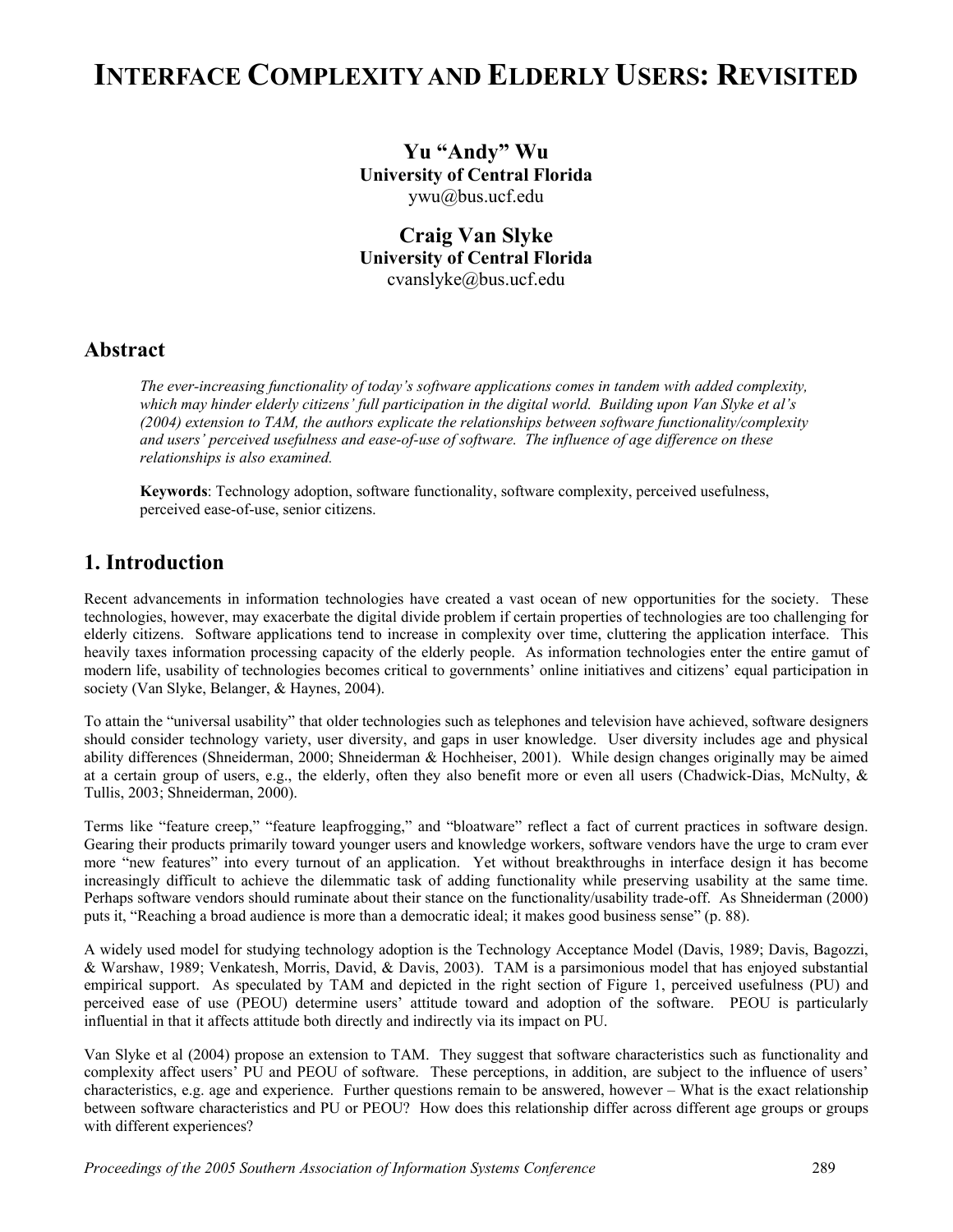

**Figure 1. An extension of the technology acceptance model (Van Slyke et al 2004)** 

This paper, therefore, builds upon this extension to TAM and tries to provide a more in-depth treatment to the above questions. Particularly, we zero in on two important and related software characteristics – functionality and complexity. As for user characteristics, we focus on their age difference. We attempt to explicate these relationships in a formal fashion, including a set of formulas to portrait the relationships mathematically. Although, as it is with most social science phenomena, the formulas should not be viewed as an exact science, they do help to generate the illustrative figures in this text. Due to limited space they are not provided here. Details on derivation of the formulas, however, are available upon request.

### **2. Functionality, Complexity, User Characteristics, and Perceived Usefulness**

Van Slyke et al. (2004) posit that additional functionality often increases interface complexity and that, so far, designers' attempts at taming complexity have been largely unsuccessful. The familiar WIMP (Windows, Icon, Menu, and Pointer) GUI hides some of the clutters however may not necessarily reduce complexity.

For illustration, compare the interfaces of two word processor applications – the omnipresent Word and the very simple Eddy (software by TestedOK, 2000). Figure 2 is the standard interface of Word and Figure 3, Eddy.

#### **Figure 2. Standard Interface of Microsoft Word**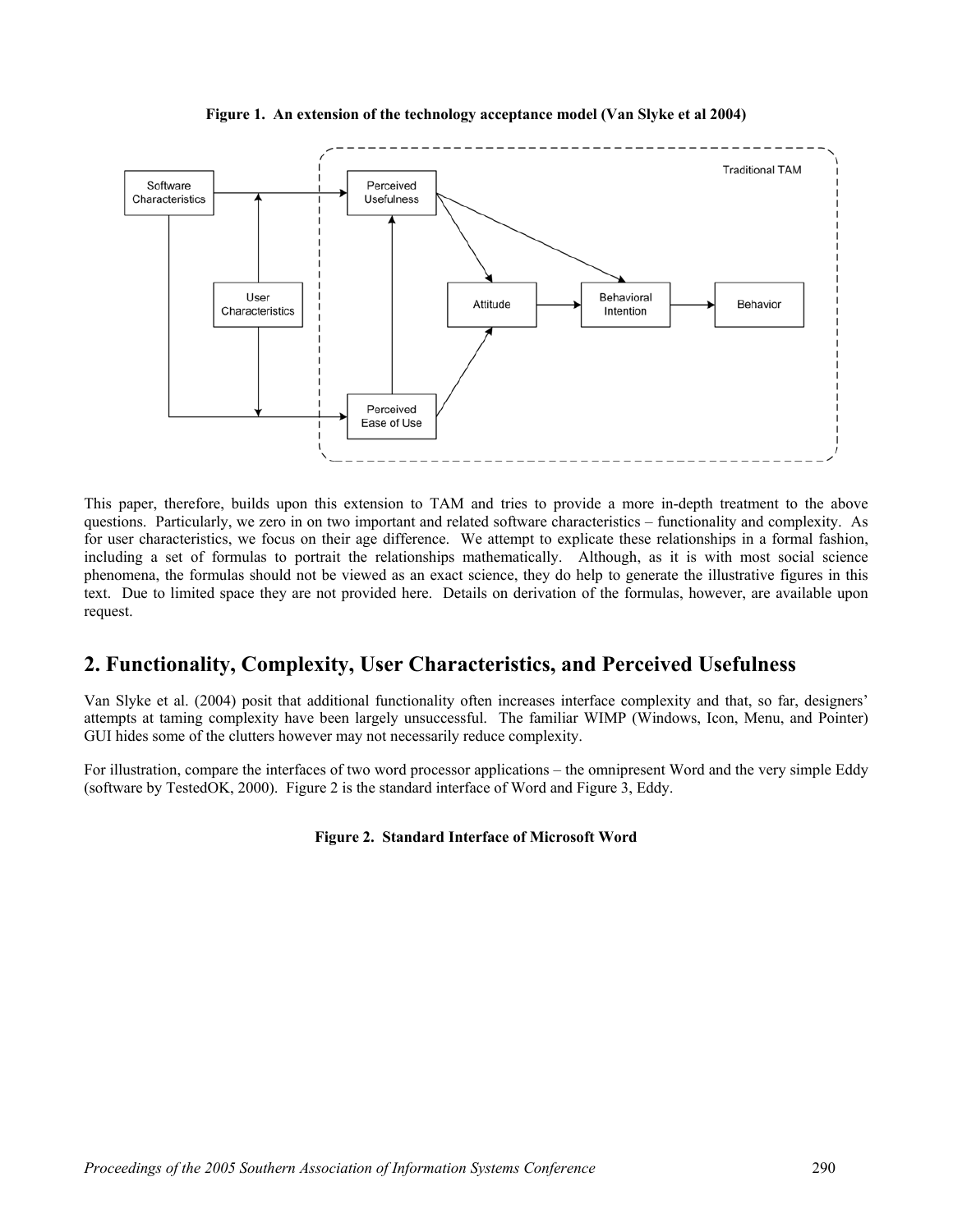

**Figure 3. Standard Interface of Eddy** 



Word undoubtedly has much more functionality than Eddy. Nevertheless, the Word interface also features a much more complex system of icons and menus. While all available icons in Eddy are in view simultaneously, the toolbar in Word's standard lineup is a "smart" one that shows only those most frequently used icons and hides the less popular ones, which can be "turned on" by clicking the chevron (**»**) or arrow (▼) at the end of each icon group or the View → Toolbars menu. Correspondingly, the icon size is much smaller in Word than in Eddy. In addition, Word has more dropdown menus and each of them contains far more items than its counterpart in Eddy. To add to complexity, default installation of some programs, e.g., Acrobat Professional and EndNote, automatically puts new macros, icons, and/or dropdown menus into this hodgepodge of menus and icons.

All the functionality that gives rise to the complexity, however, may not be that important to some users. It can even be irrelevant. Many elderly, novice, or casual users may be perfectly content with the limited functionality Eddy provides. Anything more offers little for performing their tasks at hand hence little added PU. Nevertheless, the rationale behind the software industry's incessant pursuit for added functionality probably is that more functionality means more value perceived by the user. In other words, a linear relationship is assumed to exist between functionality and users' perceived usefulness. At a closer look, however, the truth may be much more complicated. The marginal value the user places on additional functionality is not constant, thus nullifying a linear relationship.

First, users' individual differences aside, the PU may vary along the software's life cycle. Earlier versions of an application usually constitute a maturing stage during which the "core" of the application is formed. For each added feature within the portion of functionality adding up to the "core," the user will perceive higher incremental usefulness. That is, the increase in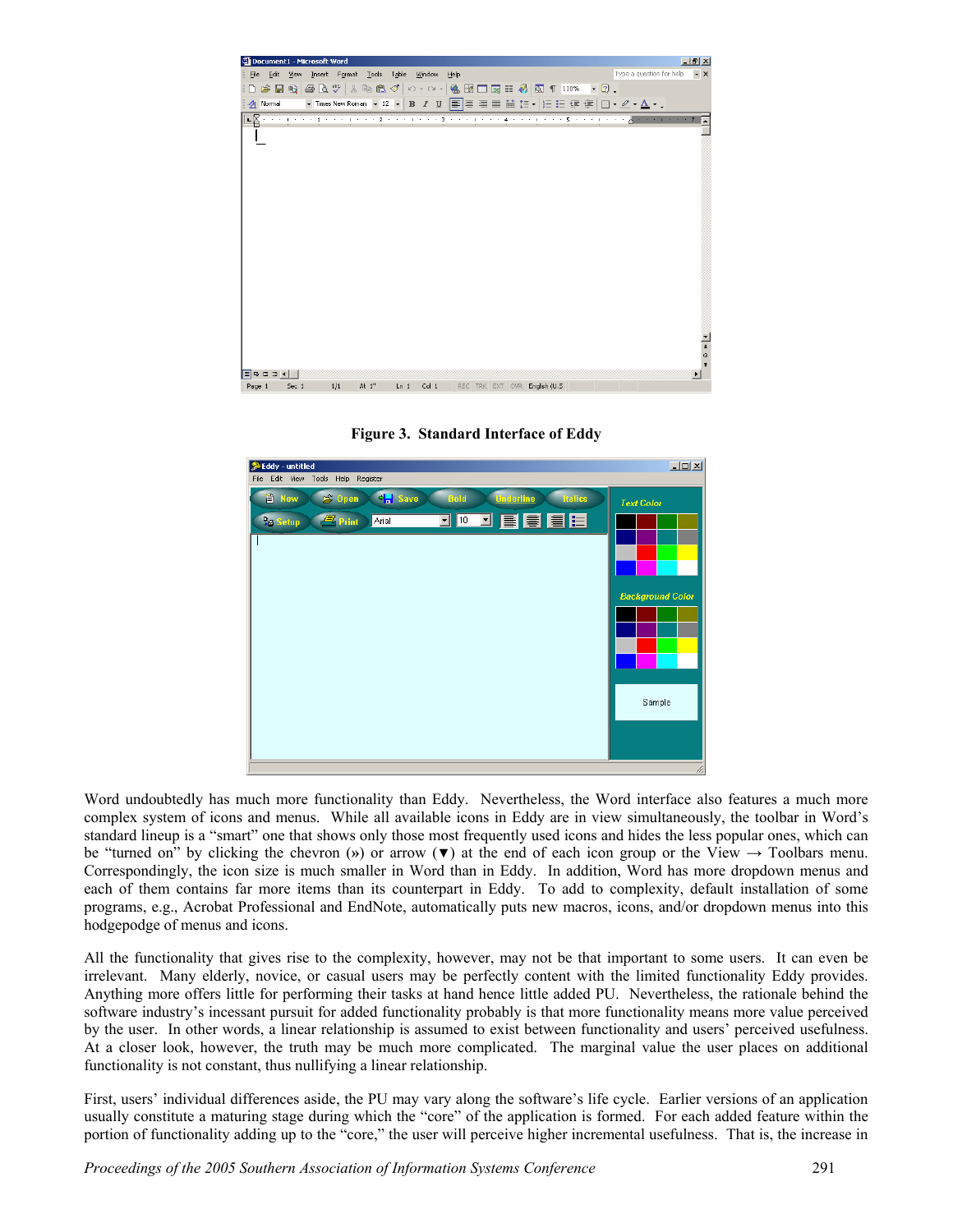PU starts at a steeper rate. However, sooner or later this fast growth in PU will come to an end. After a certain amount of functionality, i.e., the core functionality which the user considers indispensable for the software, has been built, the growth rate slows down. A curvilinear relationship (Figure 4) may be a more accurate representation of the relationship between PU and functionality.





Second, this curve may take on different shapes for users with different characteristics. One such difference this paper is concerned about is age. Due to their early exposure to computer technologies and higher expectations of novelty in general, younger users may include more features as "must-haves" than older people. Their curve may differ from that of the elderly, flattening out after a higher magnitude of functionality has been built into the software. The younger group's inflection point will appear later than the elderly group (Figure 5).





## **3. Functionality, Complexity, User Characteristics, and Perceived Ease of Use**

Generally, complexity penalizes users' perception of ease of use of the interface. This is largely due to the natural limit on human's information processing capacity. To tackle a higher degree of complexity, more attention is demanded of the user, whereas the user's attention is not inexhaustible. The attentional resource theories in psychology maintain that a person has a fixed amount of attention and it has to be divided among multiple tasks. Allocating attention to one task simultaneously divert attention away from other competing tasks (Sternberg, 1995). Therefore, there is a limit to the number of tasks across which attention can be spread. Miller (1956) reckons that human can process at most  $7\pm2$  chunks of information at any one time.

Interleaving multiple tasks is one of the reasons that make the limitations on human attention pronounced (Horvitz, Kadie, Paek, & Hovel, 2003). Some researchers consider a task as consisting of three stages: perception of stimulus, response choice, and response production. Human cannot produce the response-choice stages of two tasks at once (Gray, 1994). In their study of how decision makers process information, Lerch and Harter (2001) posit that decision making involves both monitoring and control. Monitoring refers to the activities to keep track of key system variables. Control is the actual generation, evaluation, and selection of alternative actions, which are what decisions are really about. In real-time decision making, these two types of "situational awareness" activities compete for the decision maker's attention, placing a significant demand on human's working memory, to such an extent that it becomes one of the factors hampering successful cognitive support for decision making.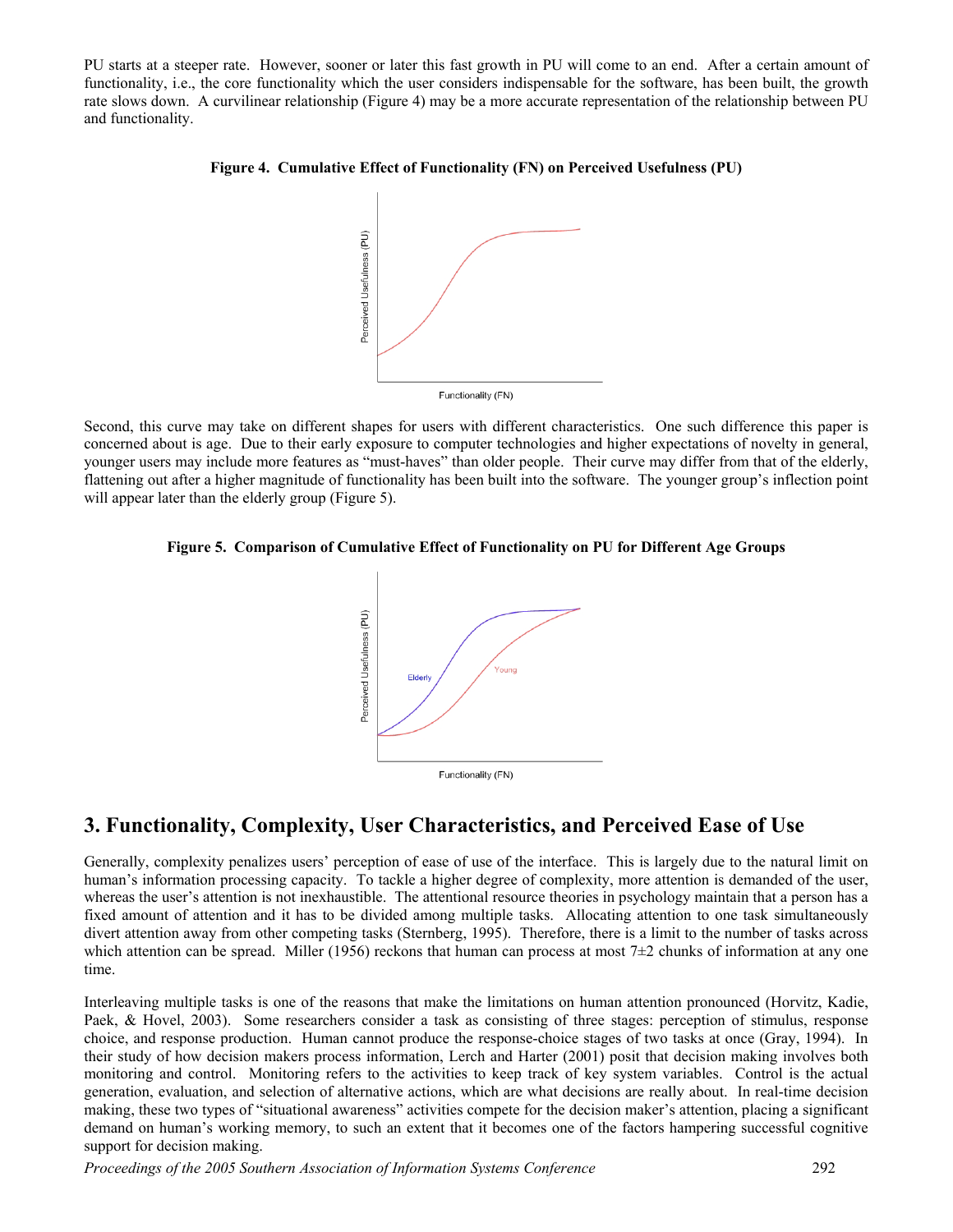In the same vein, when using a software application, the user has to engage in two types of similar activities. One is to handle the software environment, which is basically the interface. The other is the actual task the user is trying to accomplish with the application. A more complex interface will demand more attention from the user and thus take away some attention that the user could have spent on the task itself. This will cause the user to perceive the software as less easy to use, hence an inverse relationship between complexity and PEOU. Since complexity is positively related to functionality, an inverse relationship between functionality and PEOU exists, as illustrated in Figure 6.





This relationship is not linear. At higher degree of functionality hence higher level of complexity, users are likely to feel that they have too much a handful to deal with already. Thus they will be more easily "overloaded" and put a more severe penalty on PEOU at the sight of new "features" to learn. That is, the marginal PEOU drops at a more accelerating rate at higher levels of functionality.

Also, as in the case of PU, different age groups may have a different curve for the relationship between functionality and PEOU. The elderly users are more adversely impacted by the complexity of the interface, particularly the icons. Two specific physical changes occurring with age are vision impairments and reduced dexterity, leading to difficulties in performing the basic pointing and selection tasks, which are essential to the icon-based WIMP interfaces (Hanson, 2001). Low vision reduces senior users' ability to adjust to small font sizes and small objects like icons (Hanson, 2001; Jacko et al., 2000; Worden, Walker, Bharat, & Hudson, 1997), whereas a common practice given today's technology is to use small icons to fit a lot of information into limited display (Worden et al., 1997). Thus vision loss significantly alters elderly users' interaction style (Jacko et al., 2000). Because of reduced dexterity, such as the decreased ability to make small movements (Worden et al., 1997), senior users encounter problems in using mouse and keyboard. Clicking on an icon becomes difficult (Hanson, 2001) and their mouse clicking speed is much slower than that of younger people (Chadwick-Dias et al., 2003). Chadwick-Dias et al. (2003) conclude that limited usability is most likely a problem for the elderly.

Cognitive problems also contribute to the reduced PEOU. Seniors may have difficulty learning an unfamiliar domain while their previously learned skills may become more interference than assistance (Hanson, 2001). Their old frame of reference may generate misunderstanding (Van Slyke et al., 2004). The interface can easily overwhelm a senior. Hanson (Hanson, 2001) suggests that visual clutter and irrelevant information are difficult for seniors to comprehend. "Bells and whistles" such as animations can in fact create distractions.

For a given level of complexity, therefore, the seniors will tend to have less perceived ease of use than the younger people. Figure 7 illustrates this difference.

#### **Figure 7. Comparison of Cumulative Effect of Functionality on PEOU for Different Age Groups**



Functionality (FN) *Proceedings of the 2005 Southern Association of Information Systems Conference* 293